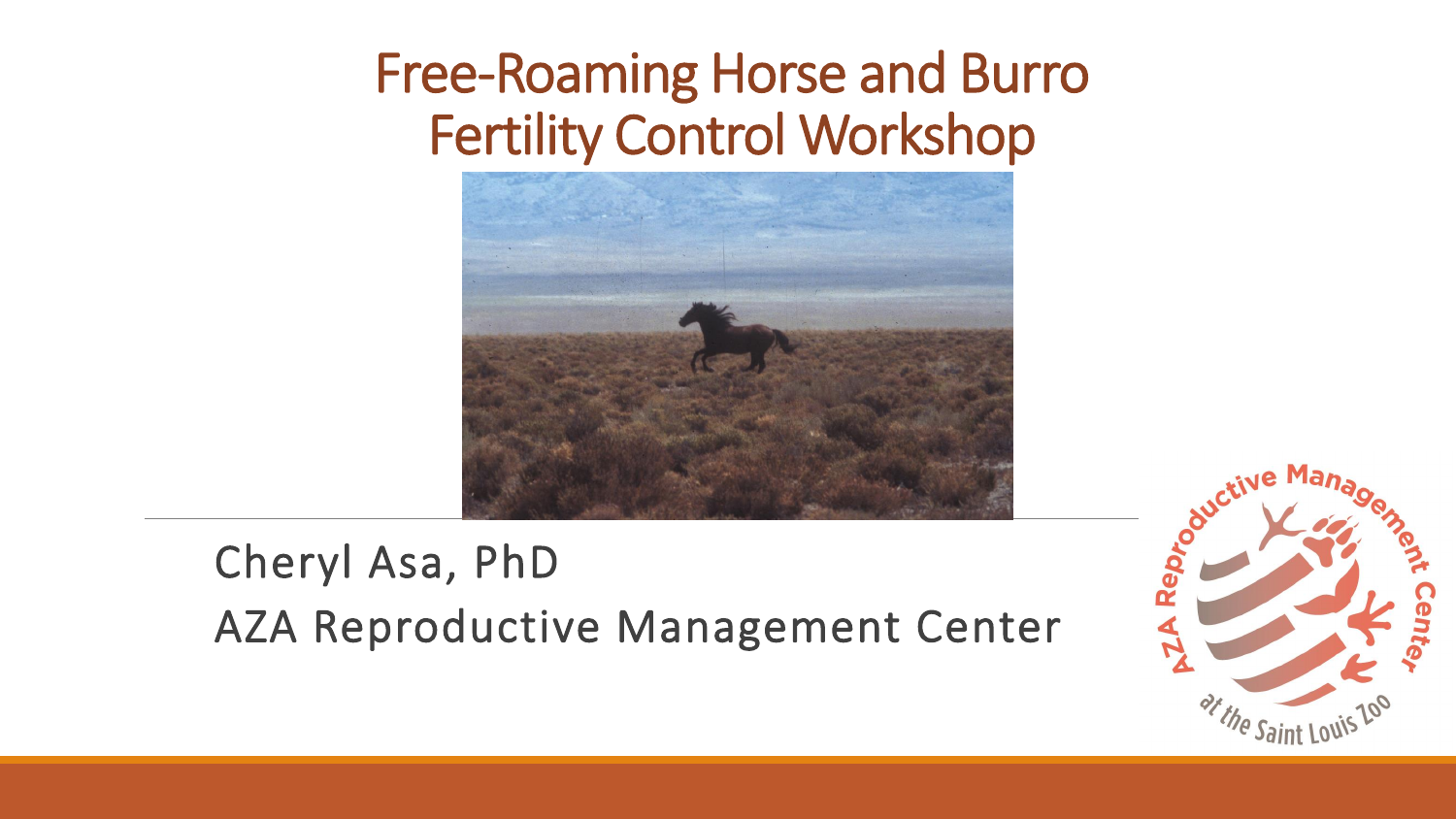## Why do we need a workshop?

Despite decades of research on fertility control in wild horses, its use in management is still limited

- **1982: Kirkpatrick, Turner & Perkins. Reversible chemical fertility control in** feral horses. Journal of Equine Veterinary Science 2: 114-118
- **Three National Academy of Science reports since the early 1980s have** recommended research into and implementation of fertility control for wild horse and burro population management
- **But those recommendations for implementation have for the most part not** been put into practice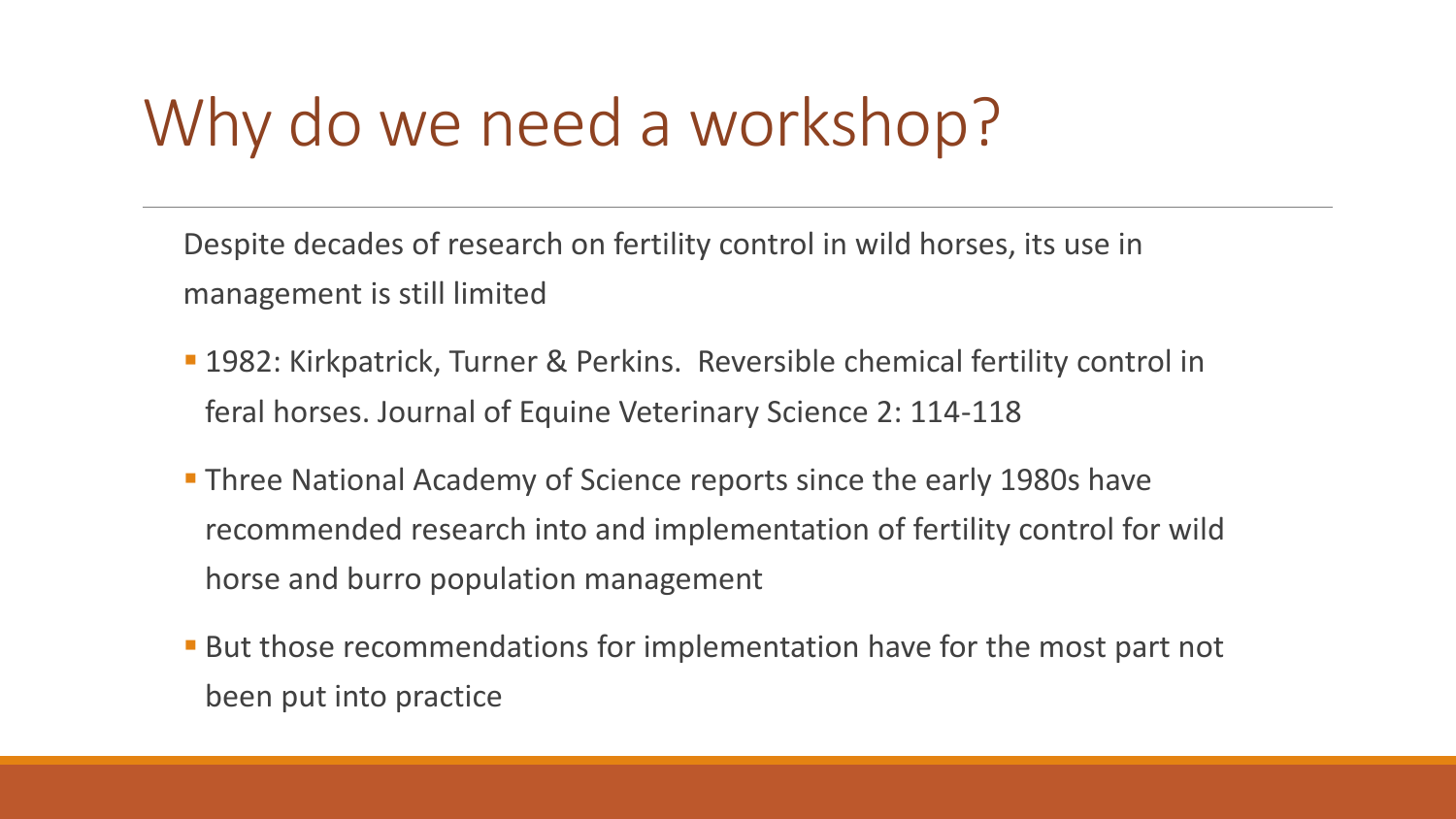## Timeline for Wild Horse and Burro Protection and Management

1971: Wild Horse and Burro Act passed

**Provides specific protections to "all"** unbranded and unclaimed horses and burros on public land of the United States" and makes it a crime for anyone to harass or kill these animals on federal land

1978: Adoption program started for horses gathered from the range

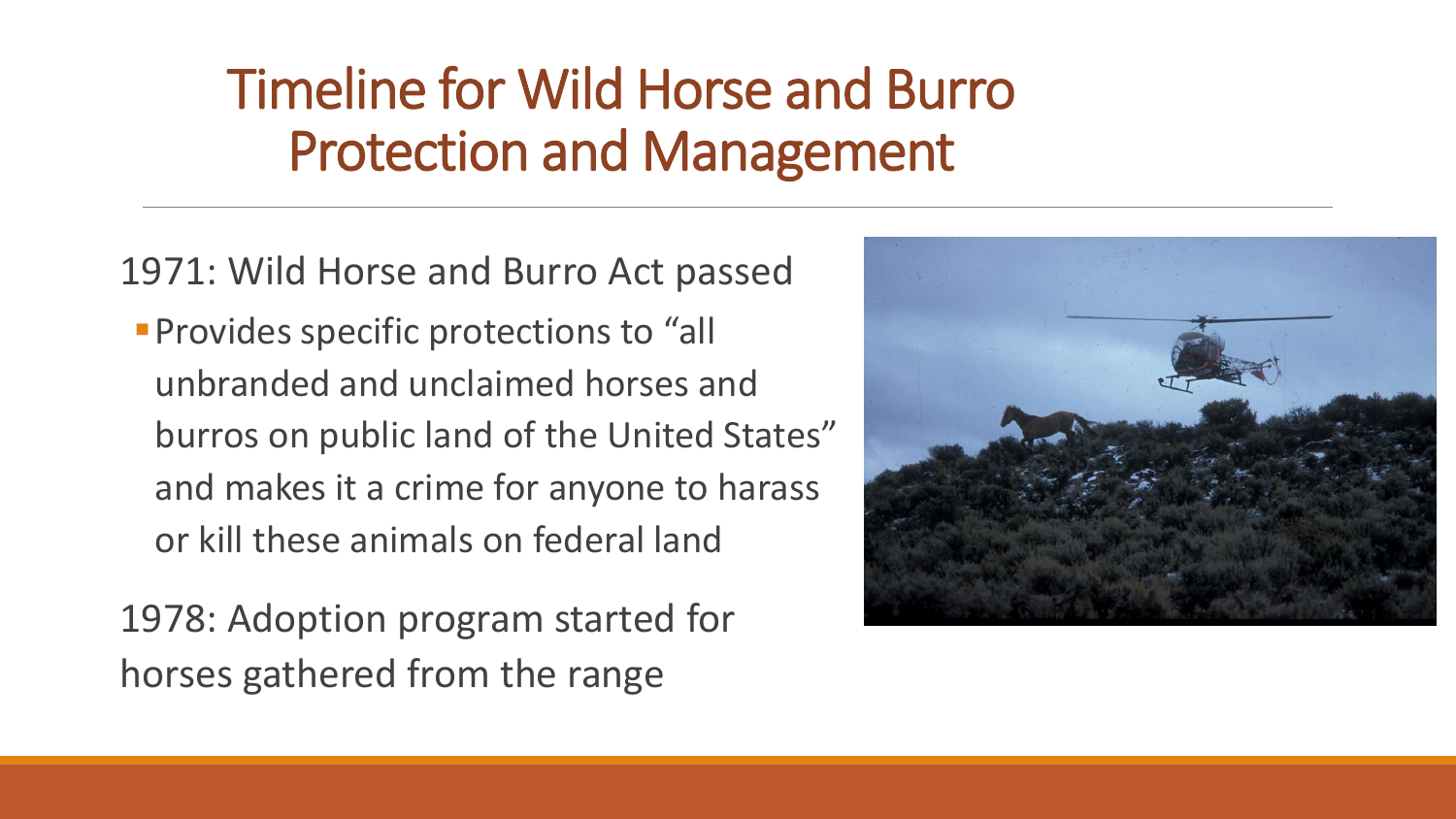## National Academy of Science Committee Reports

1980, 1982, and 1991 reports from NAS committees that were asked to develop and evaluate specific research programs and activities relating to wild horse and burro management



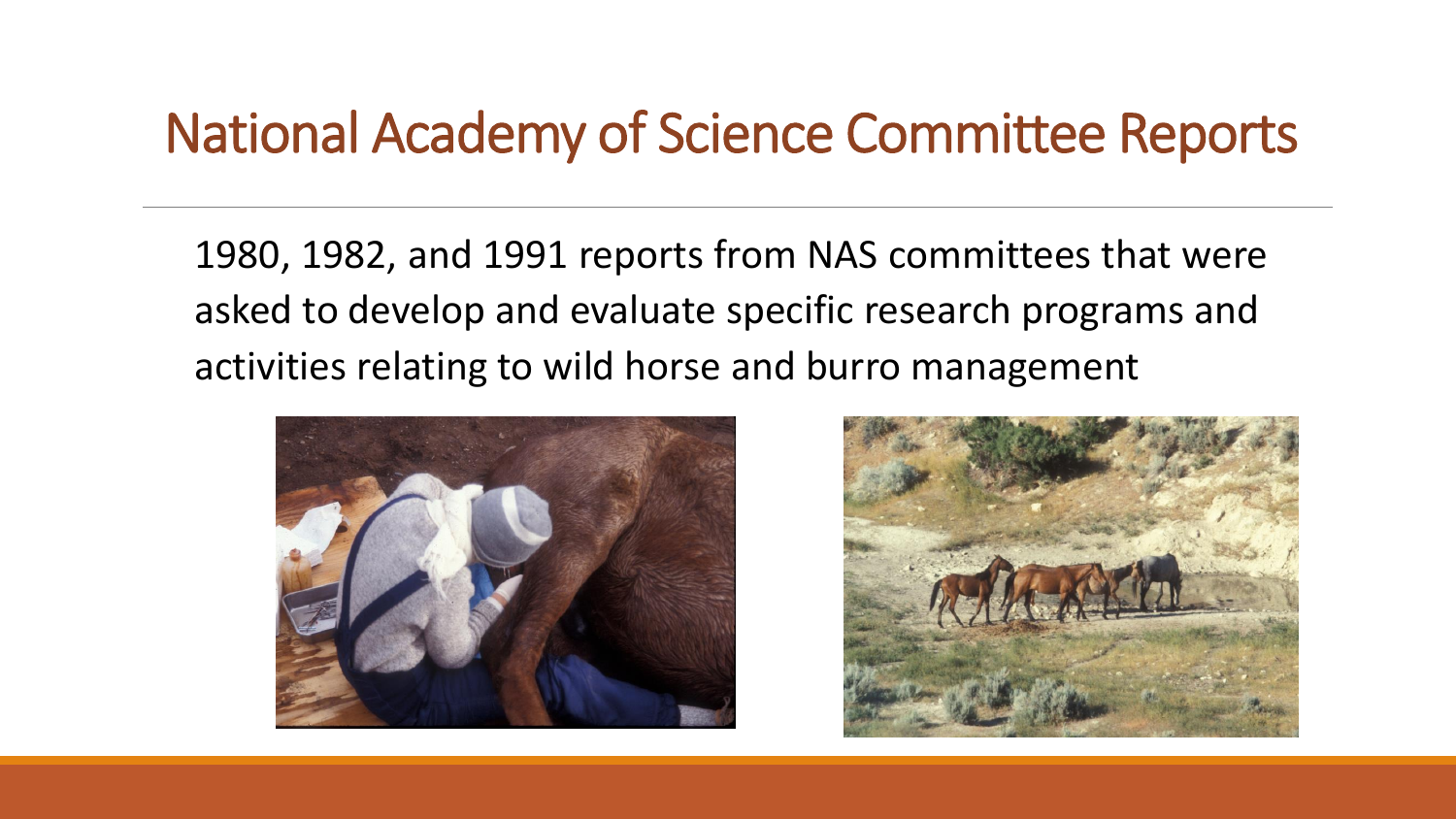## **Horse Populations in BLM Wild Horse and Burro Program**



Source: Population-size estimates and numbers of animals removed and in holding facilities provided by BLM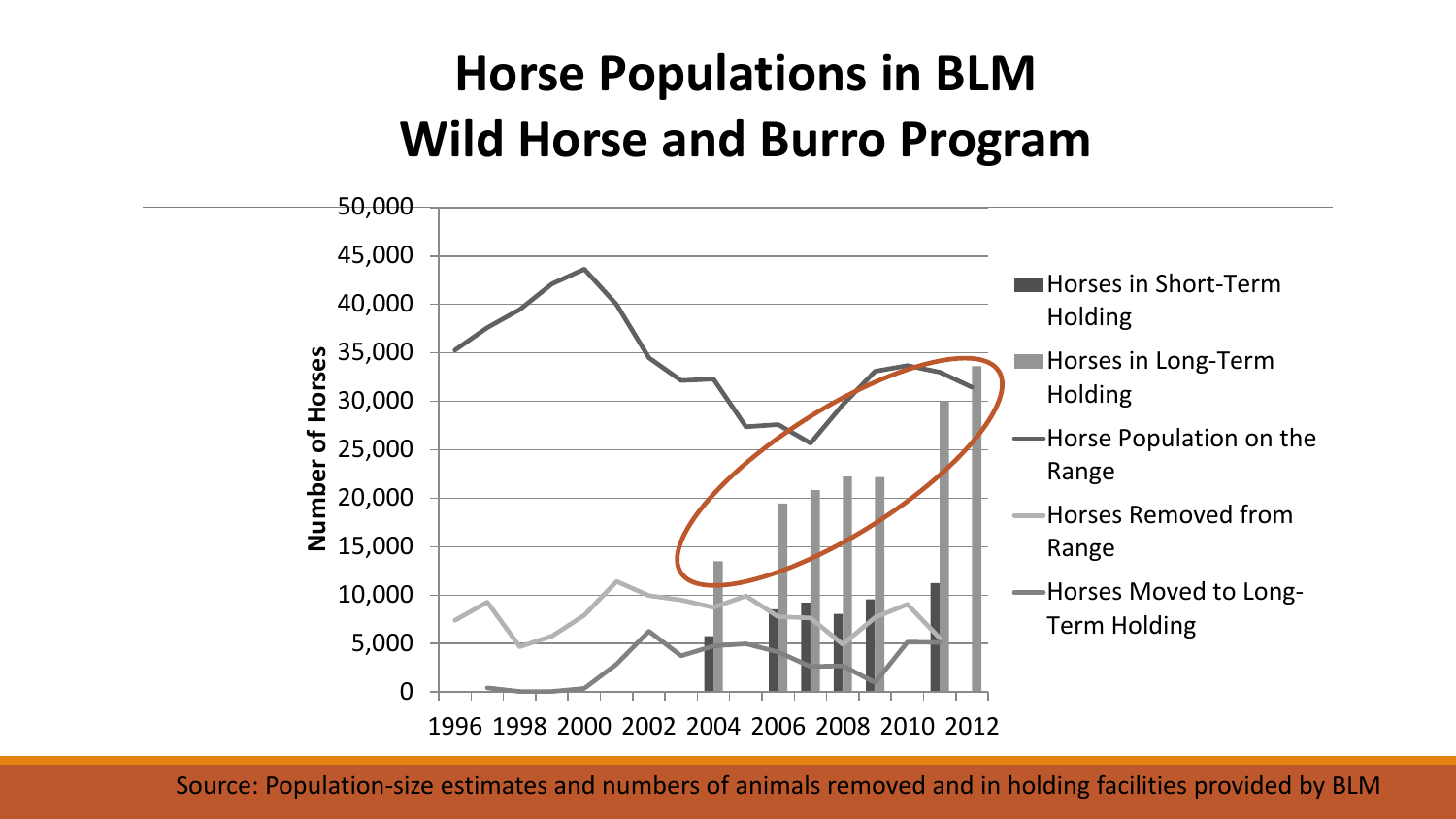#### Due to increasing, unsustainable cost of the program

2009: Senate Committee on Appropriations instructed BLM to prepare "a new comprehensive long-term plan and policy."

2011: BLM published a proposed strategy for future management

• Strategy included commissioning a National Academy of Science report to "review earlier reports and make recommendations on how the BLM should proceed in light of the latest scientific research."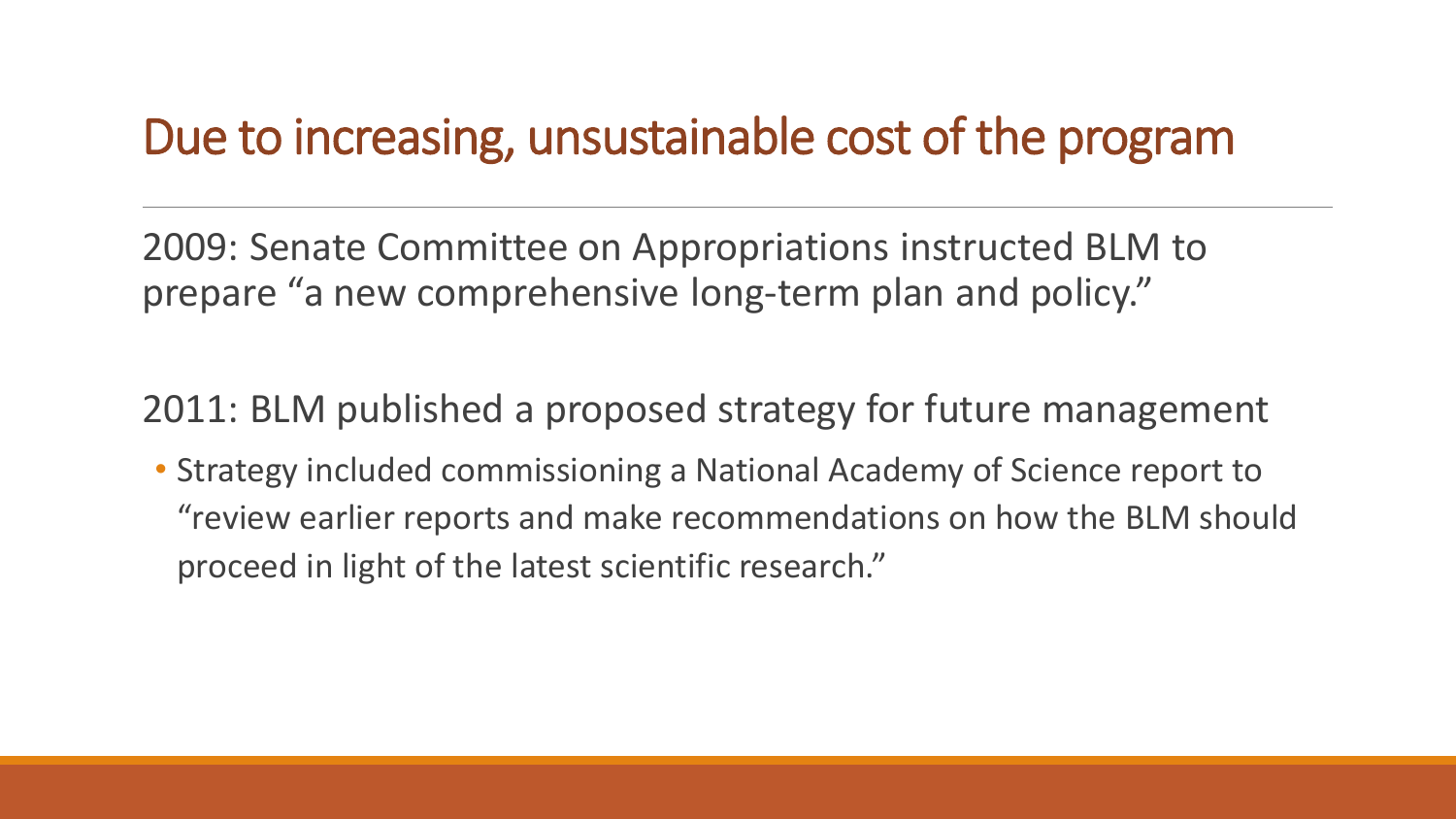## Most recent NAS committee analysis & report

- **NAS committee convened in 2011 was not asked to design or** review specific research projects
- **Instead, it was directed to use the previous reports and any** subsequent research to inform an independent evaluation of the science, methods, and technical decision-making approaches of BLM's management program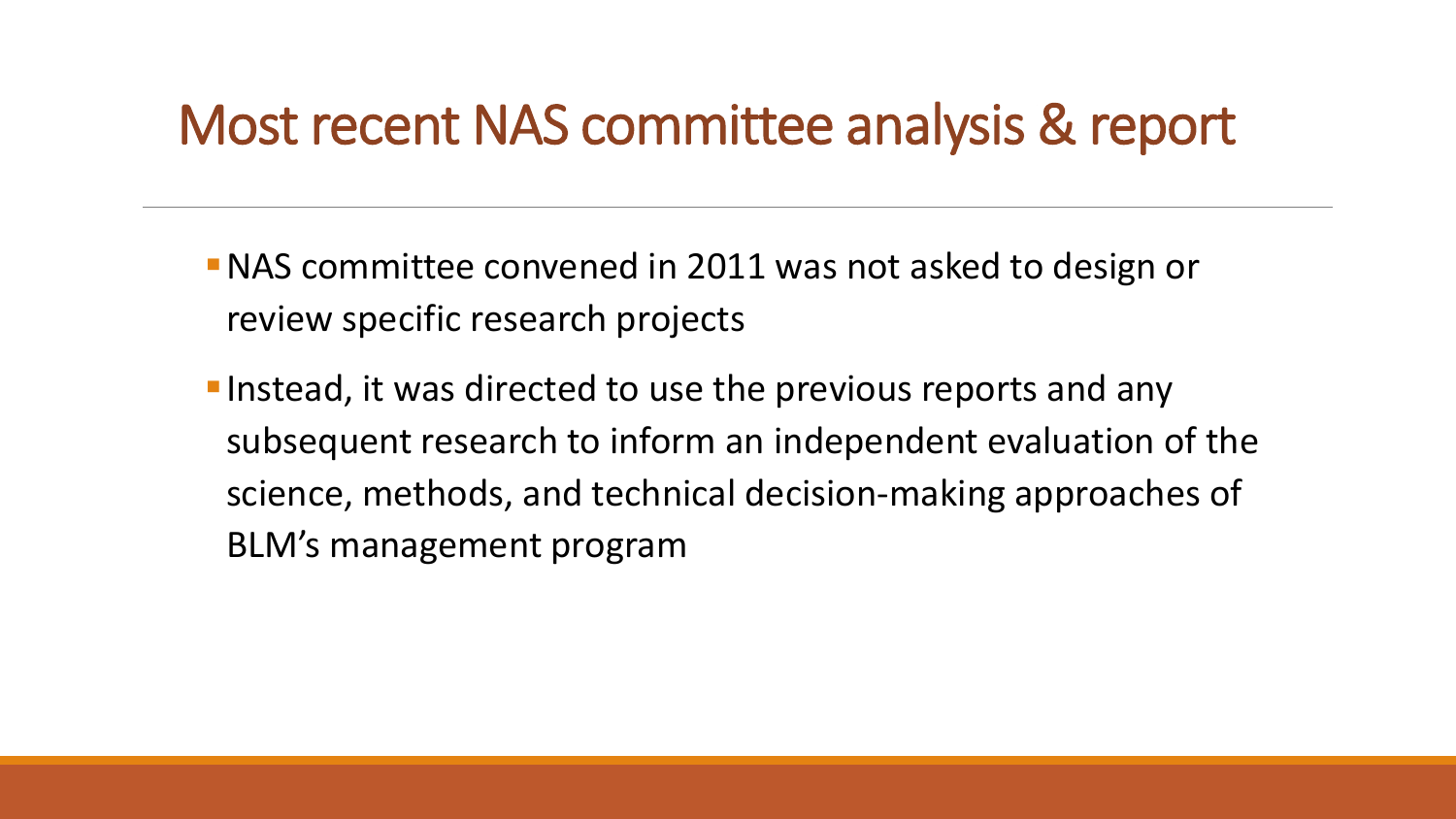## Committee conducted independent evaluation of:

- Population Size and Growth Rates
- Population Assessment Processes
- Fertility Management
- Genetic Diversity
- Population Modeling
- Social Considerations



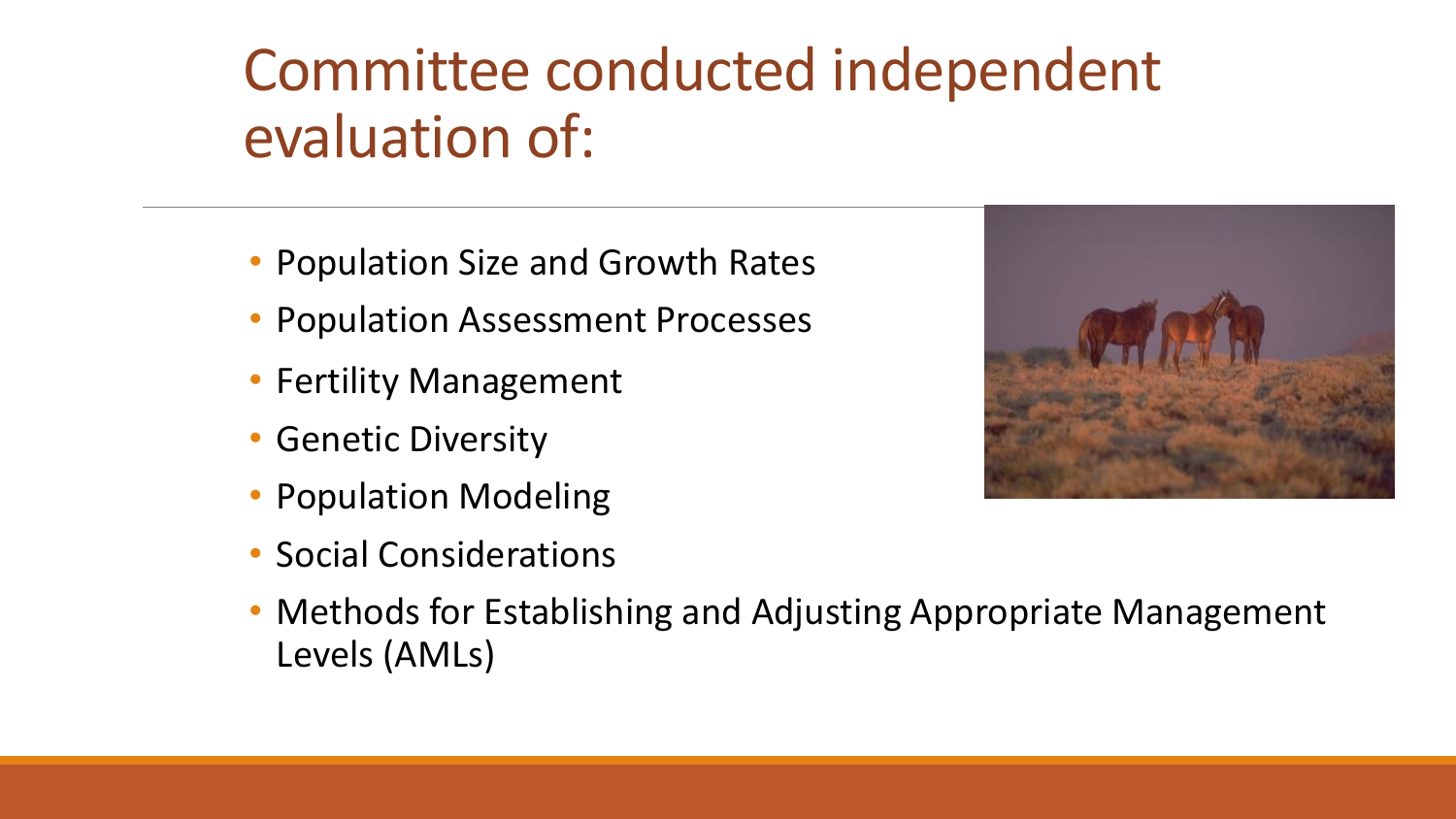## Criteria considered for assessing the most promising Fertility Control methods

- **Efficacy**
- **Duration of effect**
- **E** Availability
- **Delivery method**
- Side effects
	- Must be safe
	- **· Preserve behavioral system**

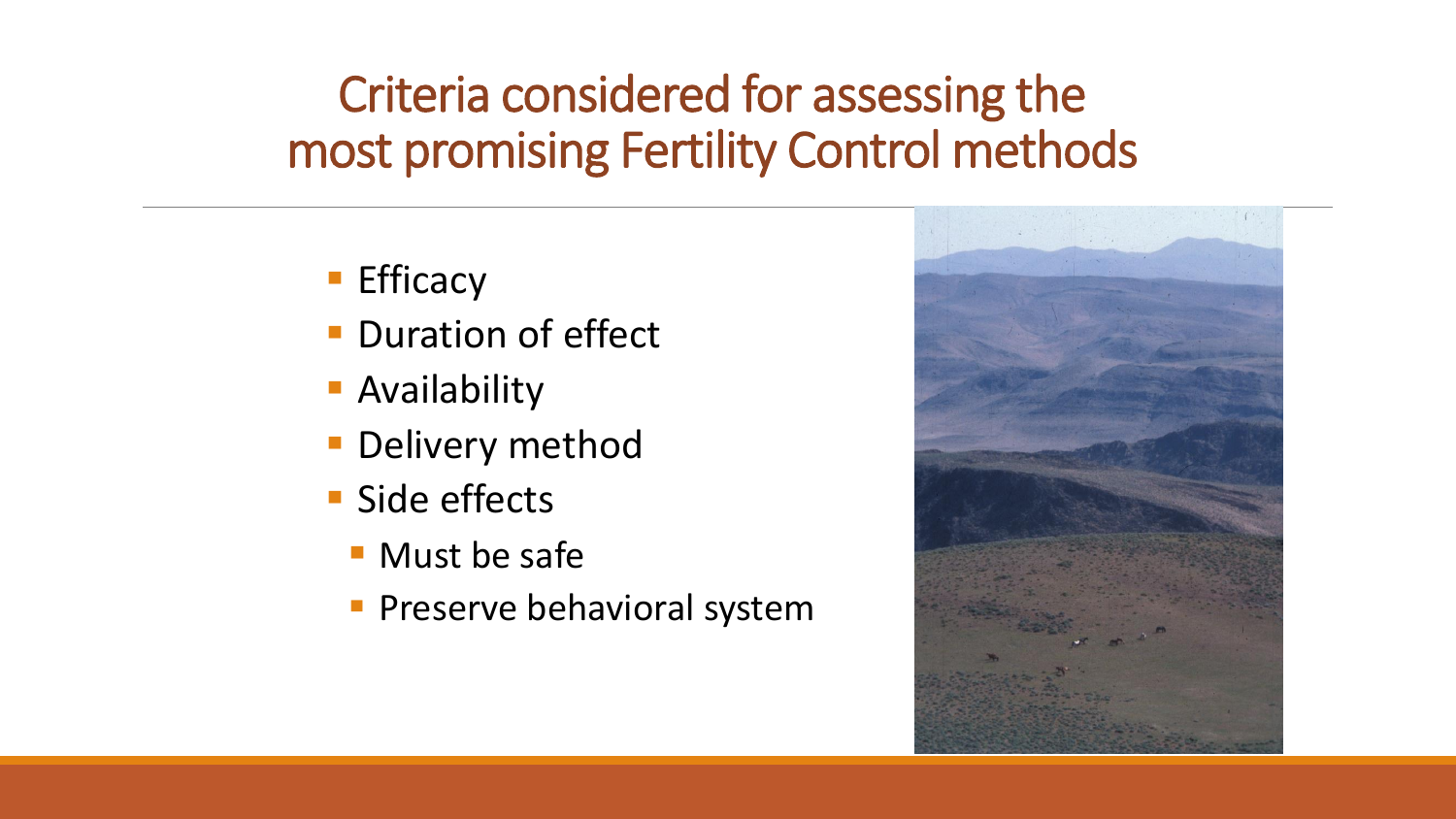#### Methods that met the most Criteria

Female-Directed **PZP** products ■GonaCon Male-Directed **•Chemical vasectomy** 



Since the report, even more potential methods have been identified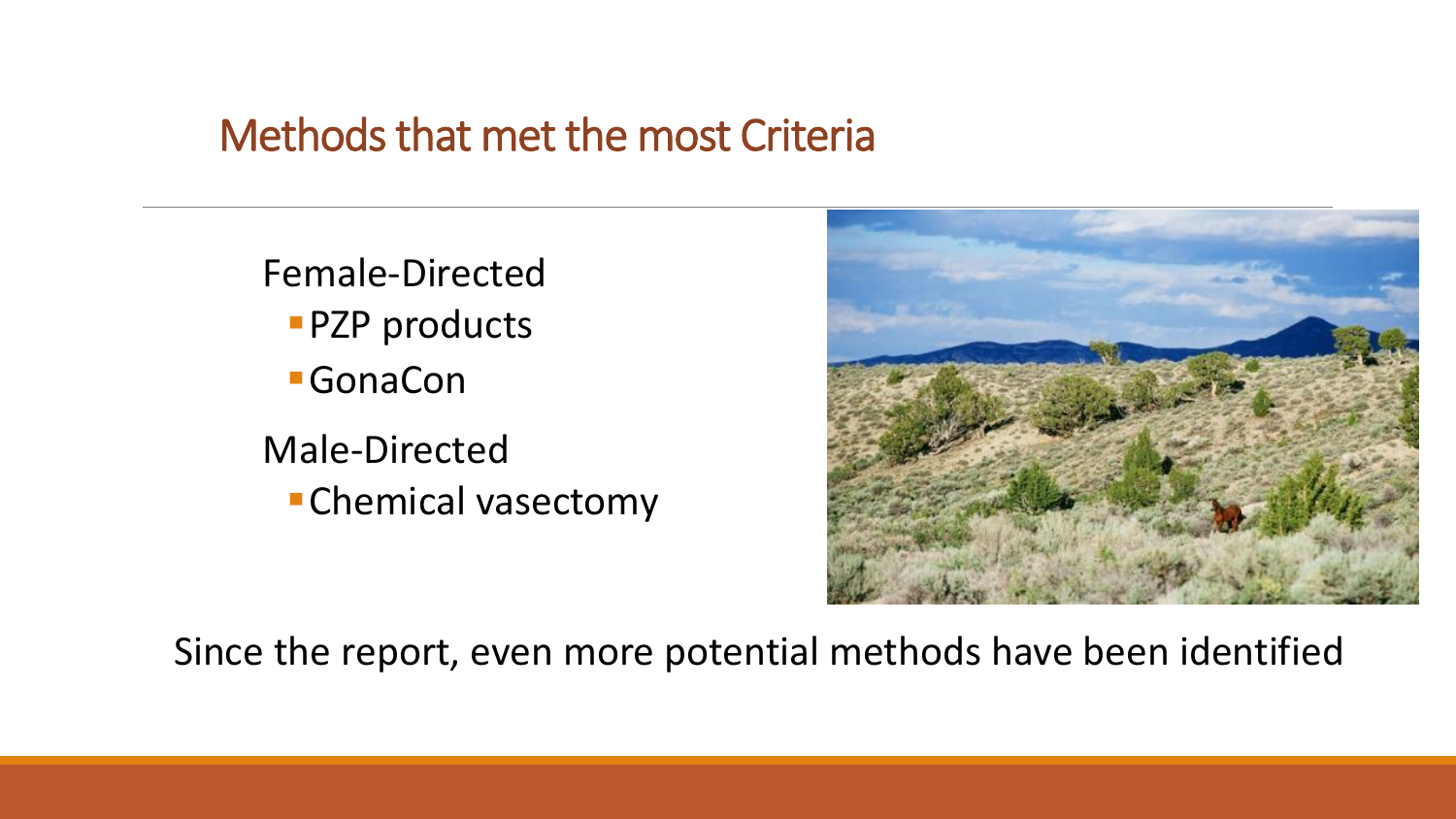# Main Committee Conclusions

Business-as-Usual practices will continue to move more horses into long-term holding

- Horse fecundity combined with gathers and removals (which maximize "harvest") results in continued growth rates of 15-20%
- With those growth rates, BLM cannot balance removals with adoptions

Warehousing horses in long-term holding is not economically sustainable or acceptable to segments of the public

- About half of FY2012 Wild Horse and Burro Program budget was spent on horses in long-term holding
- Public discontent was expressed at Committee information-gathering meetings and in written comments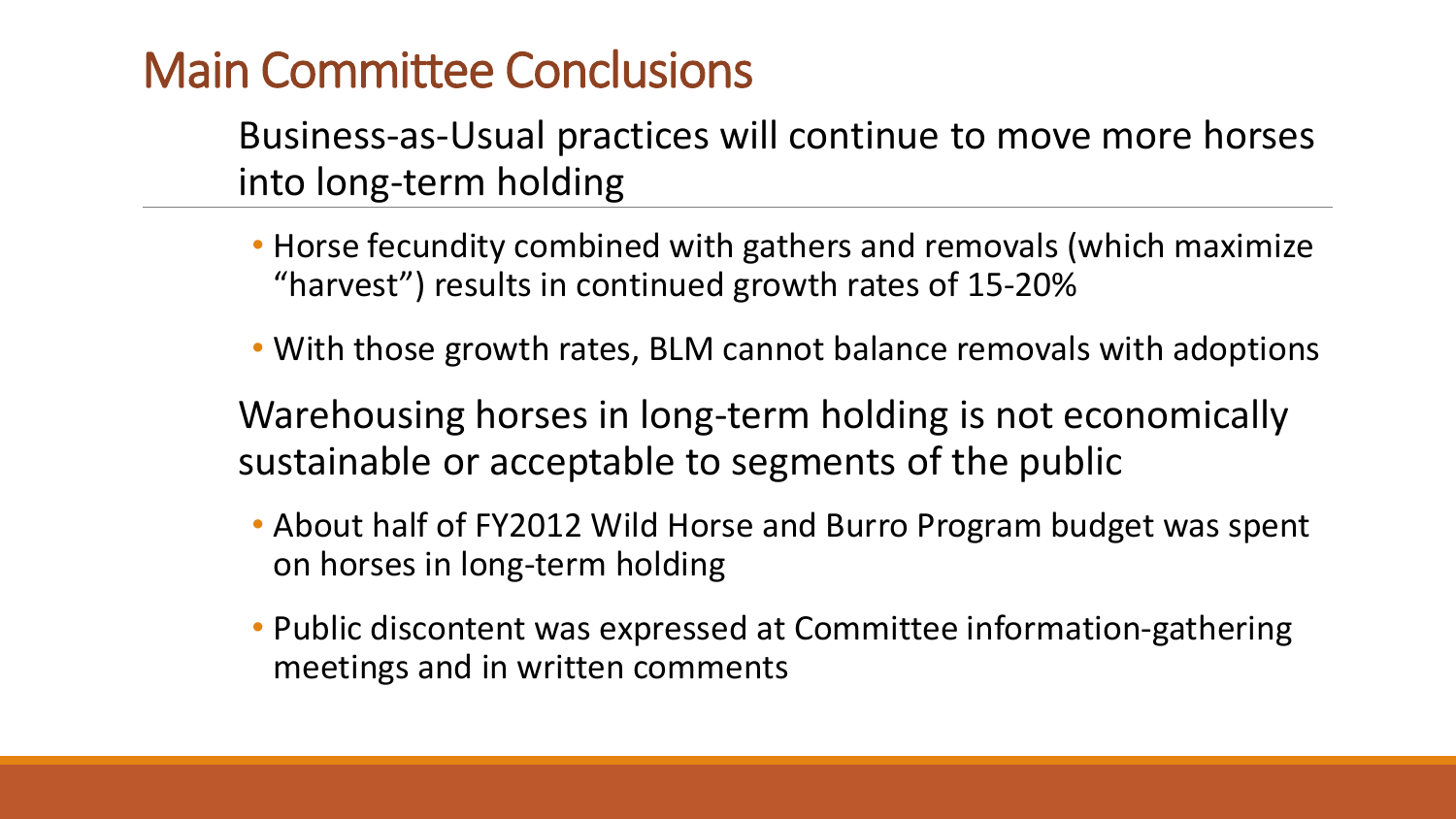#### 2013 NAS Committee Report

- **Fertility-control research and** implementation were recommended for management of free-roaming horses and burros
- **Methods to improve wild horse and burro** management practices are available

The report is online at [www.nap.edu](http://www.nap.edu/)

Using Science to Improve the **BLM WILD HORSE AND BURRO PROGRAM**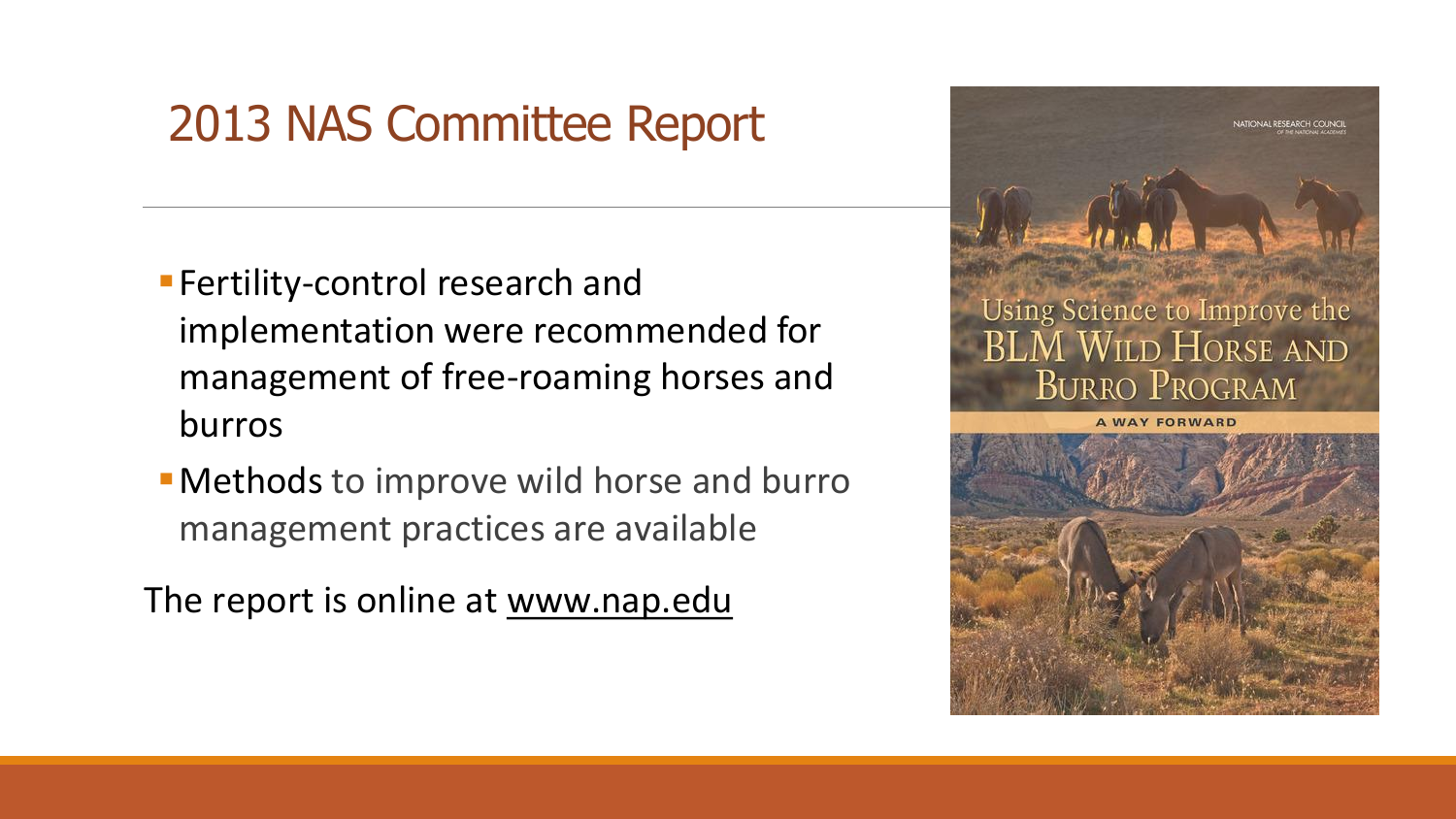## What is missing?

- ▪Waiting for a "magic bullet"?
- **Delivery/application challenges?**

#### **This Workshop will present:**

- **Updates on methods of fertility control**
- **EXTENDING IS STATE STATE STATE IS STATE**
- **Directions for research and development**